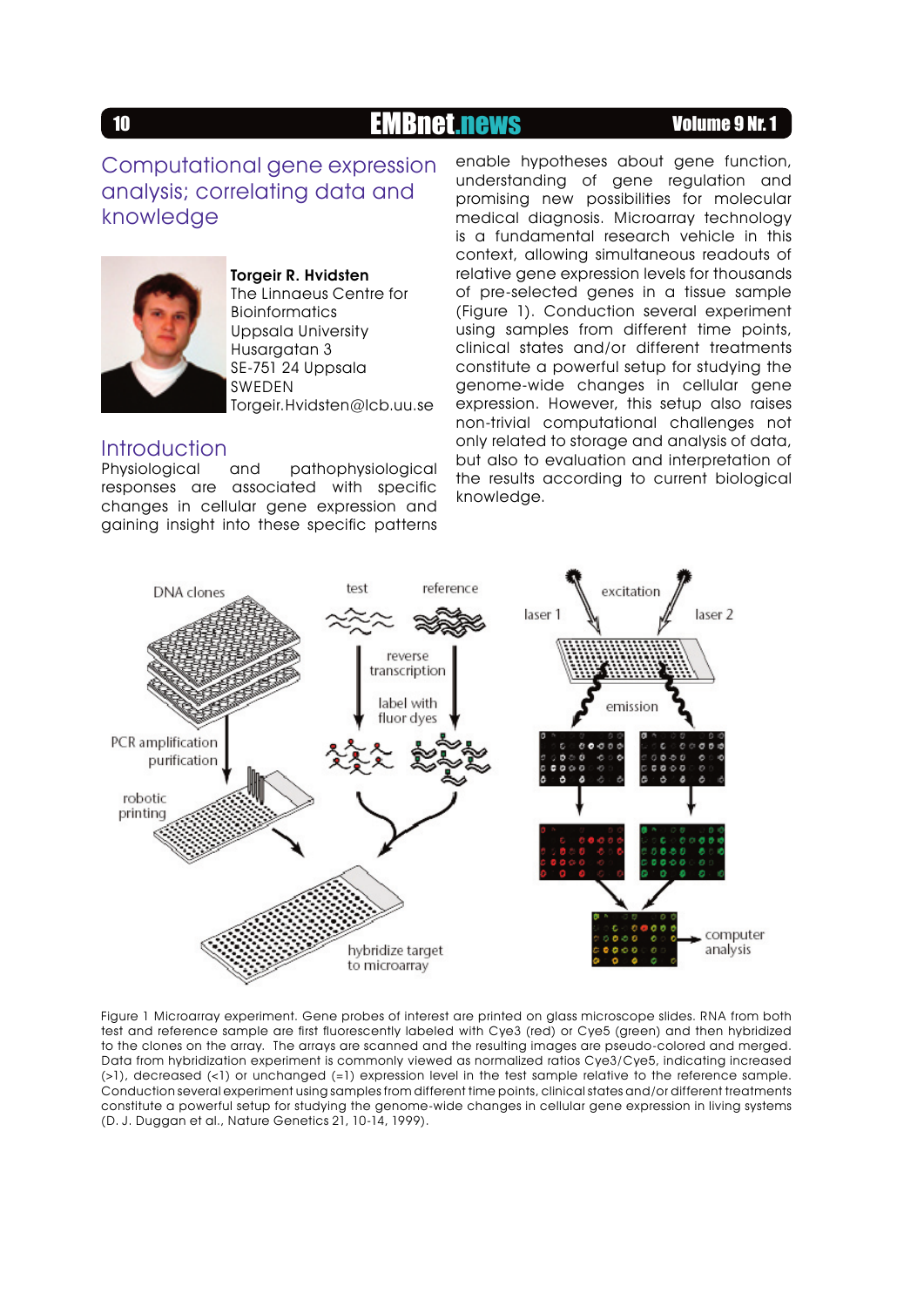## **11** Volume 9 Nr. 1 **EMBnet.news** 11

### Gene expression data analysis

The typical intermediate result of a microarray study is the genes  $\Diamond$  samples – matrix where each row holds the expression profile of one gene over all samples and each column hold the expression profile of one sample over all genes. Common for most data analysis methods is that they are based on representing genes/samples as points in a multi-dimensional expression spaced spanned by the samples/genes (obviously, the exception is studies in which samples are taken from different time point and genes can be represented as functions of time in two dimensions).

Data analyses strategies typically try to reduce the complexity by assume that there are underlying, known or unknown, classes of genes or samples that corresponds to biological or medical phenomena. Such classes can, for examples, be groups of genes that code for proteins with the same molecular function or are involved in the same biological process, or groups of tissue samples that are taken from patients with the same disease or that underwent the same medical treatment. There are two conceptually different analysis strategies. The first strategy is called class discovery or clustering (1,2). Such methods try to discover biological related genes or samples by assuming that they will appear close to each other in the expression space. Hierarchical clustering is one commonly used clustering method in the context of gene expression analysis (Figure 2). The second strategy take advantage of already well studied examples and try to learn models that can be used both to gain insight into the parameters discriminating different classes and for prediction/diagnosis. These methods are called supervised learning or machine learning (3). Models can range from simply identifying genes that are differentially expressed in, for example, samples from different cancer types, through IF-THEN rules combining such discriminatory genes, to complex illegible models such as artificial neural networks and hyper-planes from support vector machines.



Figure 2 Hierarchical clustering. Hierarchical clustering organize samples in a tree that reflects their level of (expression) similarity. The figure shows the hierarchical clustering of 96 samples from normal and malignant lymphoma using expression profiles from almost 20 000 selected human genes. Diffuse large B-cell lymphoma (DLBCL) is known to be clinically heterogeneous in that only about 40% respond well to current treatment. The figure shows how this subtype is almost perfect clustered separately from the other samples. Furthermore, it was shown that the two sub-clusters of DLBCL (found using clustering) include patients with significantly different expected survival time indicating two distinct molecular types of DLBCL (Alizadeh et al., Nature 403, 503-511, 2000).

Common to both clustering and machine learning methods is the need to validate results in order to assess their biological or medical relevance. While early studies on the relation between gene function and gene expression only visually hinted on expression similarity within groups on functional related genes, newer studies typically test the